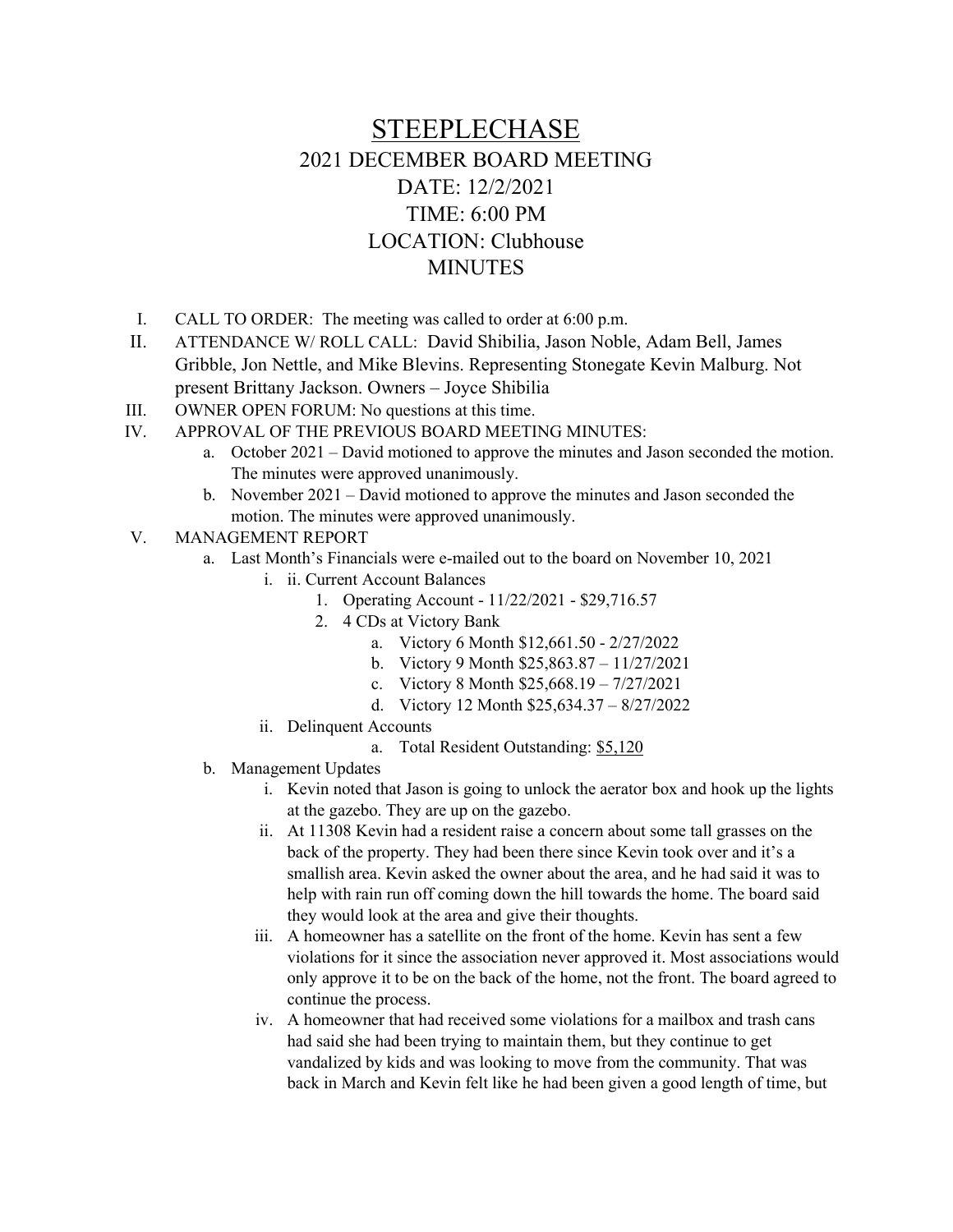it would need to be addressed again and the board agreed to start addressing those items again.

#### VI. OLD BUSINESS:

- a. Sediment Removal
	- i. The area for the sediment removal still needs the seeding completed. At this time Kevin will work to make sure this gets completed in the spring. It just needs a longer time to get established so it doesn't burn out in the heat of summer.
- b. Plaque for Wayne Hampton
	- i. Kevin needs to find the best location for the plaque in the gazebo.
- c. Plaque box near flags
	- i. David found a box that could be used at the gazebo. Kevin attached an image for the board. They all agreed to use it and to place it to the left of the gazebo.
- d. Aeration system
	- i. Installed and electric is hooked up. Kevin saw the extra bubbler locations working
- e. Overall CCR and By-Law Revisions: Driveway Extensions & Emergency Vehicles
	- i. The board is hoping to have a fuller discussion about this in the new year. Kevin said he would review this in fuller detail at the end of December.
- f. Clubhouse Repairs
	- i. The painting of the clubhouse is about 99% completed. The only issue is that with the Christmas lights up there were some areas they could not address but will be back out in the spring to finalize the last part of the painting.
	- ii. Pool concrete work is progressing. The transition between the old concrete and new concrete is barely noticeable and blends in well. Overall, it looks like it is progressing well.
- g. Additional Street Lights
	- i. Kevin met with Duke on the additional streetlights on Wynfair. Duke said that they could put the in the locations the community members asked for, but it would cost 3k more, it would require boring that would take them longer to get out there and complete, and there is always the possibility of hitting something from the boring. Duke could also do streetlights, but on the opposite sides of the street from what homeowners requested. It would cost less, get completed sooner, and only require some minimal grounds repairs. The board asked Kevin to reach out the homeowner to find out how the community out there would feel about getting the lights, but on the other sides of the street.
- h. Punching Bag \$250 (Image below)
	- i. Jason was going to look at the gym to see about if there was a good location for the punching bag to go. Kevin asked the board what they thought about getting a Mirror for the community and they felt they could do more with the money it would cost for the equipment and subscription.
- i. Beaver and Muskrats
	- i. Kevin is going to reach out to the vendor to find out how many muskrats they caught with the two beavers and make sure that they invoice for this year.
- j. Walking Path Repairs
	- i. Kevin attached a map of three locations near the northwestern portion of the walking path around the lake. The board agreed those were the worst areas that